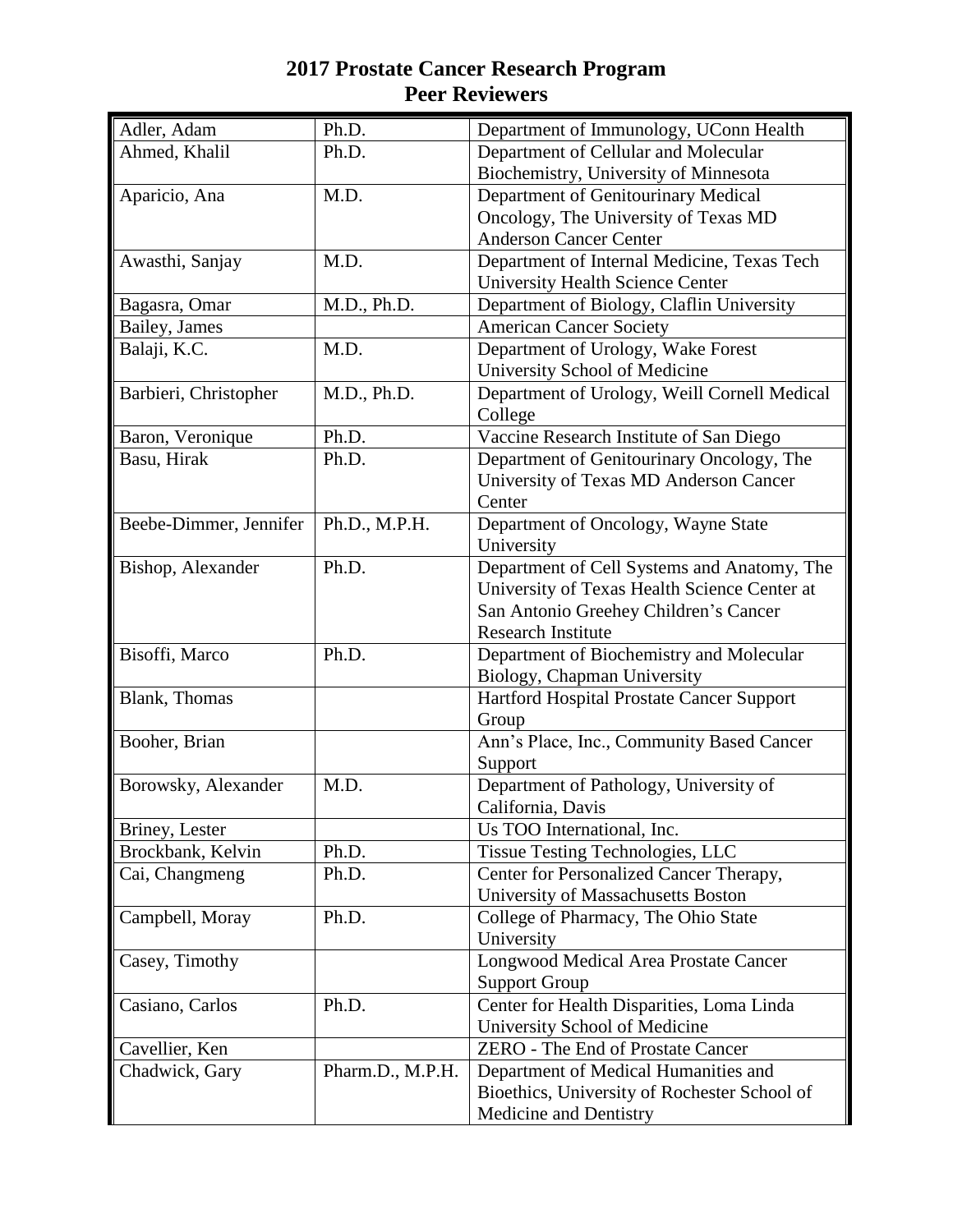| Chakrabarti, Ratna    | Ph.D.           | Burnett School of Biomedical Sciences,             |
|-----------------------|-----------------|----------------------------------------------------|
|                       |                 | University of Central Florida College of           |
|                       |                 | Medicine                                           |
| Chandra, Dhyan        | Ph.D.           | Department of Pharmacology and Therapeutics,       |
|                       |                 | <b>Roswell Park Cancer Institute</b>               |
| Chaudhary, Jaideep    | Ph.D.           | Center for Cancer Research and Therapeutic         |
|                       |                 | Development, Clark Atlanta University              |
| Chen, Ronald          | M.D., M.P.H.    | Department of Radiation Oncology, University       |
|                       |                 | of North Carolina at Chapel Hill                   |
| Chen, Songhai         | M.D., Ph.D.     | Department of Pharmacology, University of          |
|                       |                 | Iowa Carver College of Medicine                    |
| Cher, Michael         | M.D.            | Department of Urology, Wayne State                 |
|                       |                 | University School of Medicine                      |
| Chinni, Sreenivasa    | Ph.D.           | Departments of Urology and Pathology, Wayne        |
|                       |                 | State University School of Medicine                |
| Cinar, Bekir          | Ph.D.           | Department of Biological Sciences, Center for      |
|                       |                 | <b>Cancer Research and Therapeutic Development</b> |
| Collins, Peter        |                 | Walter Reed Army Medical Center for Prostate       |
|                       |                 | Disease Research                                   |
| Conklin, Douglas      | Ph.D.           | Department of Biomedical Sciences, The State       |
|                       |                 | University of New York at Albany                   |
| Cox, Marc             | Ph.D., M.S.P.H. | Department of Biological Sciences, The             |
|                       |                 | University of Texas at El Paso                     |
| Croucher, Leah Tolosa | Ph.D.           | Department of Chemical and Biochemical             |
|                       |                 | Engineering, University of Maryland, Baltimore     |
| Cummings, Brian       | Ph.D.           | Department of Pharmaceutical and Biomedical        |
|                       |                 | Sciences, University of Georgia                    |
| Cutter, John          |                 | Georgia Prostate Cancer Coalition                  |
| Dahiya, Rajvir        | Ph.D.           | Department of Urology, University of               |
|                       |                 | California San Francisco School of Medicine        |
| Damodaran, Chendil    | Ph.D.           | Department of Urology, University of               |
|                       |                 | Louisville                                         |
| Daoud, Sayed          | Ph.D.           | Department of Pharmaceutical Sciences,             |
|                       |                 | Washington State University College of             |
|                       |                 | Pharmacy                                           |
| Datta, Kaustubh       | Ph.D.           | Department of Biochemistry and Molecular           |
|                       |                 | Biology, University of Nebraska Medical            |
|                       |                 | Center                                             |
| Datta, Milton         | M.D.            | Department of Pathology and Laboratory             |
|                       |                 | Medicine, University of Minnesota                  |
| Dehm, Scott           | Ph.D.           | Department of Laboratory Medicine and              |
|                       |                 | Pathology, University of Minnesota                 |
| Deng, Cheri           | Ph.D.           | Department of Biomedical Engineering,              |
|                       |                 | University of Michigan                             |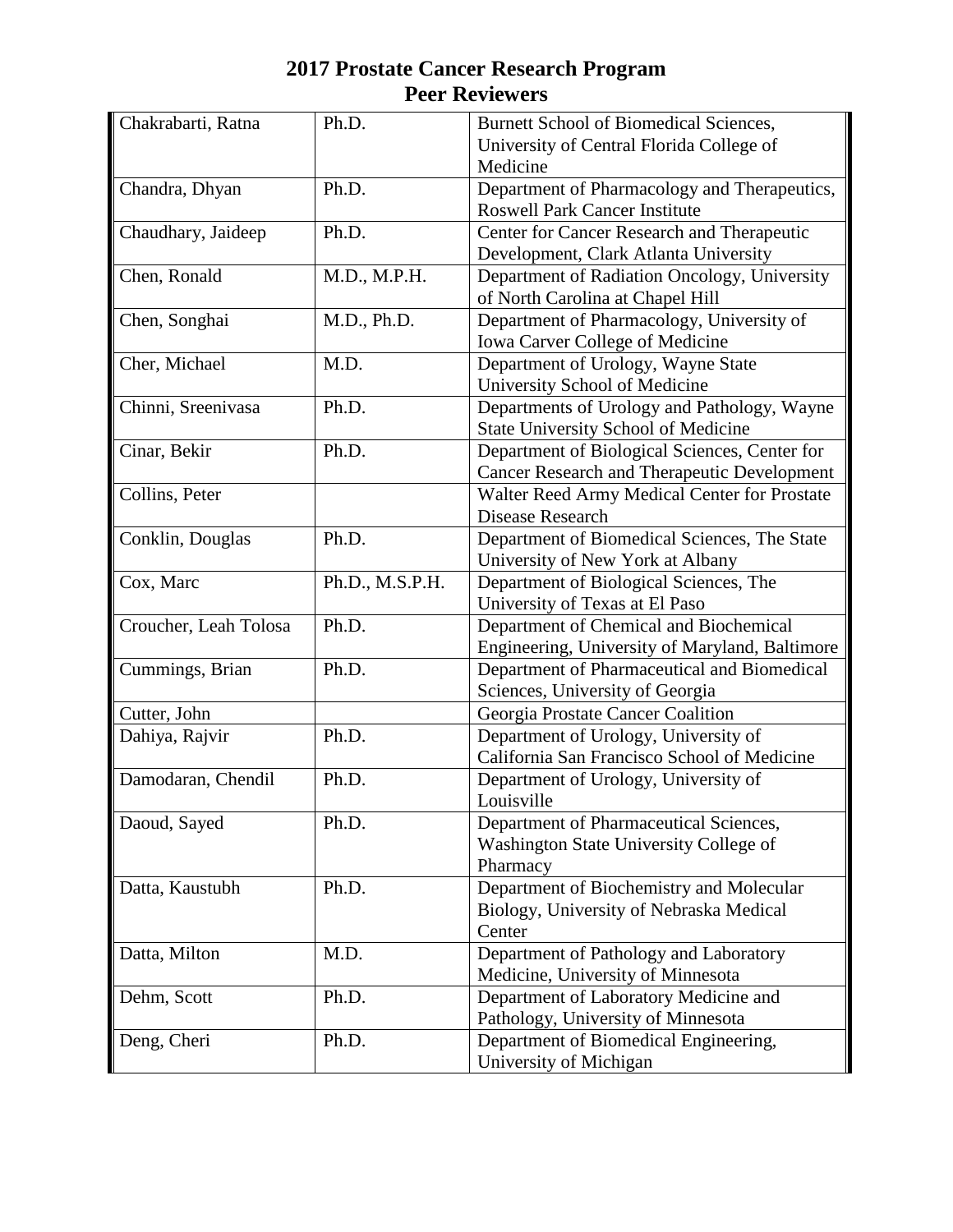| Dhir, Rajiv       | M.D.         | Department of Pathology, Division of           |
|-------------------|--------------|------------------------------------------------|
|                   |              | Molecular Anatomic Pathology, University of    |
|                   |              | Pittsburgh                                     |
| Di Vizio, Dolores | M.D., Ph.D.  | Department of Surgery, Cedars-Sinai Medical    |
|                   |              | Center                                         |
| Doll, Jennifer    | Ph.D.        | Department of Health Sciences, University of   |
|                   |              | Wisconsin, Milwaukee                           |
| Dong, Yan         | Ph.D.        | Department of Structural and Cellular Biology, |
|                   |              | Tulane University School of Medicine           |
| Dreicer, Robert   | M.D.         | Division of Hematology and Oncology,           |
|                   |              | University of Virginia                         |
| Efstathiou, Eleni | M.D., Ph.D.  | Department of Genitourinary Medical            |
|                   |              | Oncology, The University of Texas MD           |
|                   |              | <b>Anderson Cancer Center</b>                  |
| Eliasziw, Misha   | Ph.D.        | Department of Public Health and Community      |
|                   |              | Medicine, Tufts University School of Medicine  |
| Ellis, Leigh      | Ph.D.        | Department of Oncologic Pathology, Dana-       |
|                   |              | <b>Farber Cancer Institute</b>                 |
| Elzey, Bennett    | Ph.D.        | Department of Comparative Pathobiology,        |
|                   |              | Purdue University                              |
| Findlay, Victoria | Ph.D.        | Department of Pathology and Laboratory         |
|                   |              | Medicine, Medical University of South Carolina |
| Fishman, Mayer    | M.D., Ph.D.  | Department of Genitourinary Oncology, Moffitt  |
|                   |              | <b>Cancer Center and Research Institute</b>    |
| Foster, Barbara   | Ph.D.        | Department of Pharmacology and Therapeutics,   |
|                   |              | <b>Roswell Park Cancer Institute</b>           |
| Franklin, Renty   | Ph.D.        | Department of Oncology and Diagnostic          |
|                   |              | Sciences, University of Maryland School of     |
|                   |              | Dentistry                                      |
| Frigo, Daniel     | Ph.D.        | Departments of Cancer Systems Imaging and      |
|                   |              | Genitourinary Medical Oncology, The            |
|                   |              | University of Texas MD Anderson Cancer         |
|                   |              | Center                                         |
| Gannett, Peter    | Ph.D.        | College of Pharmacy, Nova Southeastern         |
|                   |              | University                                     |
| Gao, Allen        | M.D., Ph.D.  | Department of Urology, University of           |
|                   |              | California, Davis                              |
| Gari, Hamid       | PhD          | Strategy & Communications, Roche               |
|                   |              | <b>Diagnostics Corporation</b>                 |
| Ghosh, Paramita   | Ph.D.        | Department of Urology, University of           |
|                   |              | California, Davis                              |
| Goluboff, Erik    | M.D., M.B.A. | Department of Urology, Icahn School of         |
|                   |              | Medicine at Mount Sinai                        |
| Gomez, Christian  | Ph.D.        | Department of Pathology, University of         |
|                   |              | Mississippi Medical Center                     |
| Greany, Patrick   |              | Prostate Cancer Research Institute             |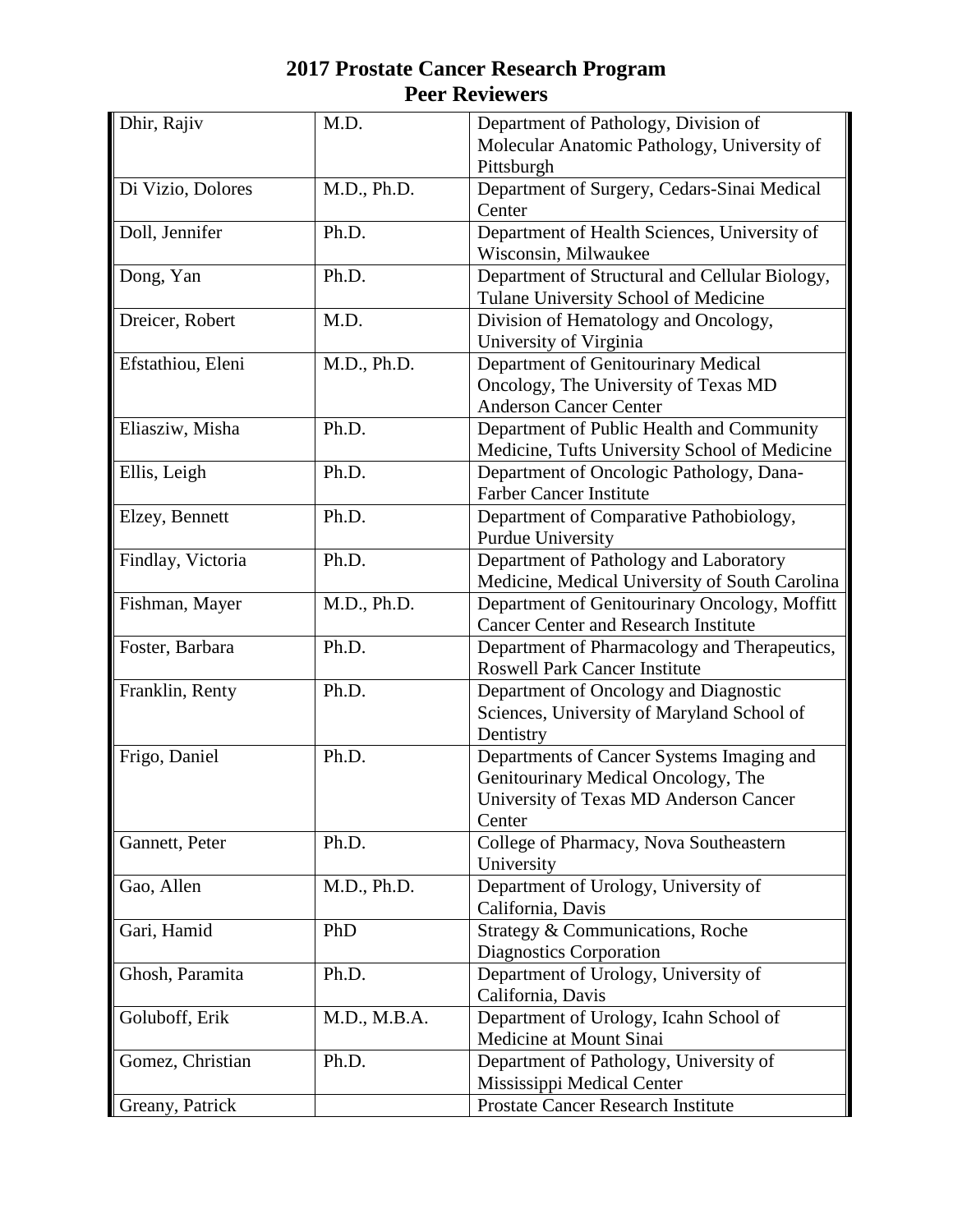| Gullapalli, Purnachandra | Ph.D.       | Department of Diagnostic Radiology and             |
|--------------------------|-------------|----------------------------------------------------|
|                          |             | Nuclear Medicine, University of Maryland,          |
|                          |             | <b>Baltimore</b>                                   |
| Guruli, Georgi           | M.D., Ph.D. | Division of Urology, Department of Surgery,        |
|                          |             | Virginia Commonwealth University School of         |
|                          |             | Medicine                                           |
| Hanlon, Robert           |             | Malecare, Inc.                                     |
| Hardy, Jerry             |             | Us TOO International, Inc.                         |
| Hayward, Simon           | Ph.D.       | Department of Surgery, NorthShore University       |
|                          |             | HealthSytem                                        |
| Heaphy, Christopher      | Ph.D.       | Department of Pathology, Johns Hopkins             |
|                          |             | University                                         |
| Heath, Elisabeth         | M.D.        | Department of Oncology, Wayne State                |
|                          |             | University School of Medicine                      |
| Heid, Kermit             |             | <b>National Patient Advocate Foundation</b>        |
| Heston, Warren           | Ph.D.       | Department of Cancer Biology ND-50,                |
|                          |             | <b>Cleveland Clinic Foundation Lerner Research</b> |
|                          |             | Institute                                          |
| Hinton, Cimona           | Ph.D.       | Department of Biological Sciences, Clark           |
|                          |             | <b>Atlanta University</b>                          |
| Hsieh, Jer-Tsong         | Ph.D.       | Department of Urology, The University of           |
|                          |             | Texas Southwestern Medical Center at Dallas        |
| Hu, Jennifer             | Ph.D.       | Departments of Public Health and Biochemistry      |
|                          |             | and Molecular Biology, University of Miami         |
|                          |             | Miller School of Medicine                          |
| Hu, Wenwei               | M.D., Ph.D. | Department of Radiation Oncology, Division of      |
|                          |             | Radiation Cancer Biology, Rutgers Cancer           |
|                          |             | Institute of New Jersey                            |
| Huang, Haojie            | Ph.D.       | Department of Biochemistry and Molecular           |
|                          |             | Biology, Mayo Clinic Rochester                     |
| Huang, Wei               | M.D.        | Department of Pathology and Laboratory             |
|                          |             | Medicine, University of Wisconsin                  |
| Hudson, Tamaro           | Ph.D.       | Department of Pharmacology, Howard                 |
|                          |             | University                                         |
| Hulsey, Tom              |             | <b>ZERO</b> - The End of Prostate Cancer           |
| Hurley, Paula            | Ph.D.       | Department of Urology, Johns Hopkins               |
|                          |             | University                                         |
| Hurst, Robert            | Ph.D.       | Department of Urology, Oklahoma University         |
|                          |             | <b>Health Sciences Center</b>                      |
| Huss, Wendy              | Ph.D.       | Department of Pharmacology and Therapeutics,       |
|                          |             | <b>Roswell Park Cancer Institute</b>               |
| Iczkowski, Kenneth       | M.D.        | Department of Pathology and Laboratory             |
|                          |             | Medicine, Medical College of Wisconsin             |
| Jamieson, Christina      | Ph.D.       | Departments of Surgery and Urology,                |
|                          |             | University of California San Diego School of       |
|                          |             | Medicine                                           |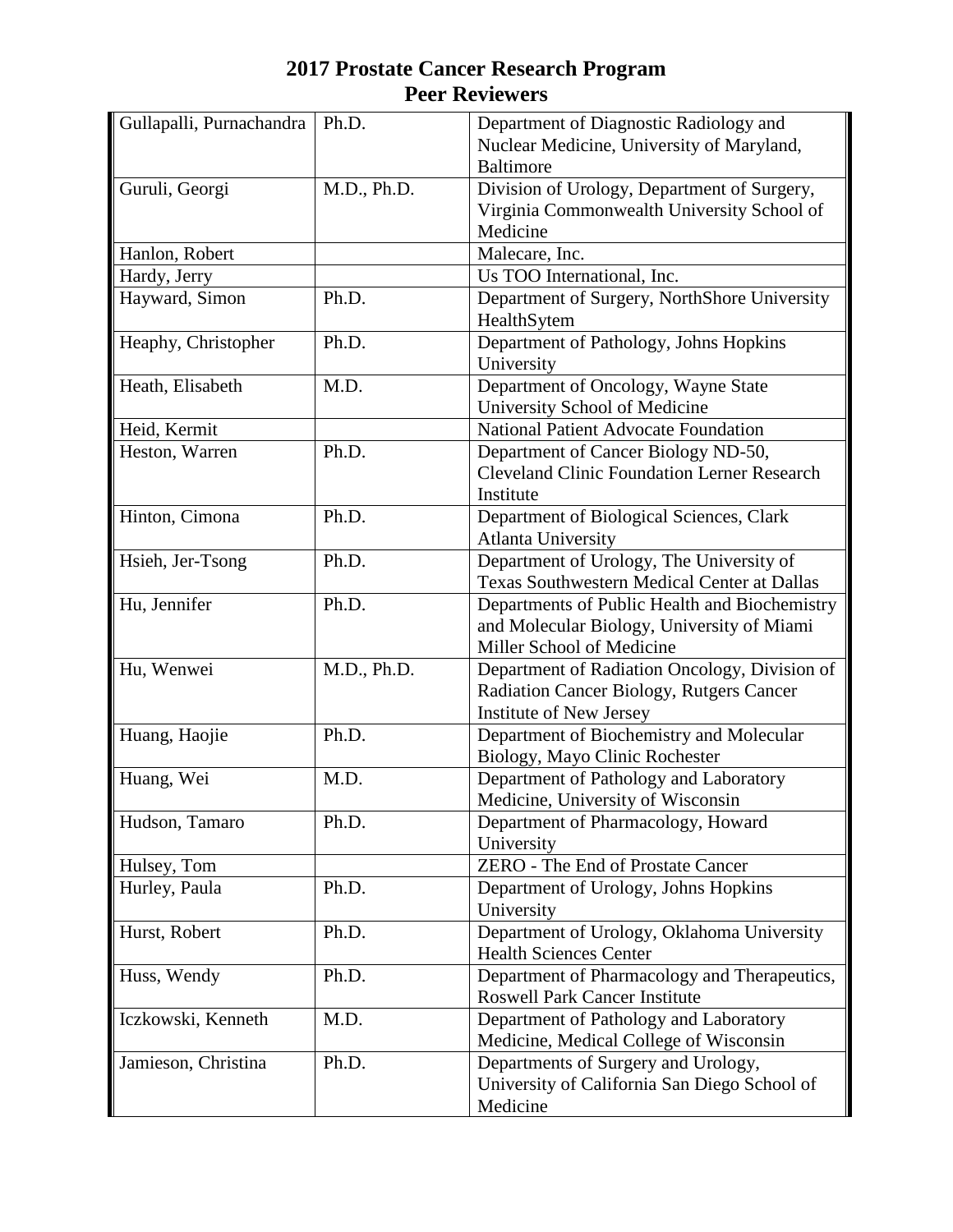| Jani, Ashesh         | M.D.            | Department of Radiation Oncology, Emory<br>University                                                            |
|----------------------|-----------------|------------------------------------------------------------------------------------------------------------------|
| Janknecht, Ralf      | Ph.D.           | Department of Cell Biology, University of<br><b>Oklahoma Health Sciences Center</b>                              |
| Johnson, Jeremy      | Pharm.D., Ph.D. | Department of Pharmacy Practice, University of<br>Illinois at Chicago College of Pharmacy                        |
| Jones, Jeremy        | Ph.D.           | Department of Cell Biology, City of Hope<br><b>Beckman Research Institute</b>                                    |
| Kaipparettu, Benny   | Ph.D.           | Department of Molecular and Human Genetics,<br><b>Baylor College of Medicine</b>                                 |
| Karan, Dev           | Ph.D.           | Department of Pathology, Microbiology, and<br>Immunology, University of South Carolina<br>School of Medicine     |
| Kazanietz, Marcelo   | Ph.D.           | Department of Pharmacology, University of<br>Pennsylvania School of Medicine                                     |
| Kelly, W. Kevin      | D.O.            | Sidney Kimmel Cancer Center, Thomas<br>Jefferson University                                                      |
| Khan, Shafiq         | Ph.D.           | Department of Biological Sciences, Clark<br><b>Atlanta University</b>                                            |
| Kim, Hyeong-Reh      | Ph.D.           | Department of Pathology, Wayne State<br>University                                                               |
| Kimbro, Kevin        | Ph.D.           | Department of Biomedical and Biological<br>Sciences, North Carolina Central University                           |
| Kinders, Robert      | Ph.D.           | Department of Human Toxicology and<br>Pharmacology, Frederick National Laboratory<br>for Cancer Research         |
| Kissick, Haydn       | Ph.D.           | Department of Urology, Emory University<br><b>Winship Cancer Institute</b>                                       |
| Klyushnenkova, Elena | Ph.D., M.S.H    | Department of Family Medicine, University of<br>Maryland School of Medicine                                      |
| Kotula, Leszek       | M.D., Ph.D.     | Department of Urology, Upstate Medical<br>University                                                             |
| Koul, Hari           | Ph.D.           | Department of Biochemistry and Molecular<br>Biology, Louisiana State University Health<br><b>Sciences Center</b> |
| Kourey, Mark         |                 | Malecare, Inc.                                                                                                   |
| Kovtun, Irina        | Ph.D.           | Department of Molecular Pharmacology and<br>Experimental Therapeutics, Mayo Clinic                               |
| Kridel, Steven       | Ph.D.           | Department of Cancer Biology, Wake Forest<br>School of Medicine                                                  |
| Kuchinsky, Michael   |                 | Us TOO International, Inc.                                                                                       |
| Kumar, Chandan       | Ph.D.           | Department of Pathology, University of<br>Michigan School of Medicine                                            |
| Kumar, Parvesh       | M.D.            | Department of Radiation Oncology, University<br>of Nevada Las Vegas School of Medicine                           |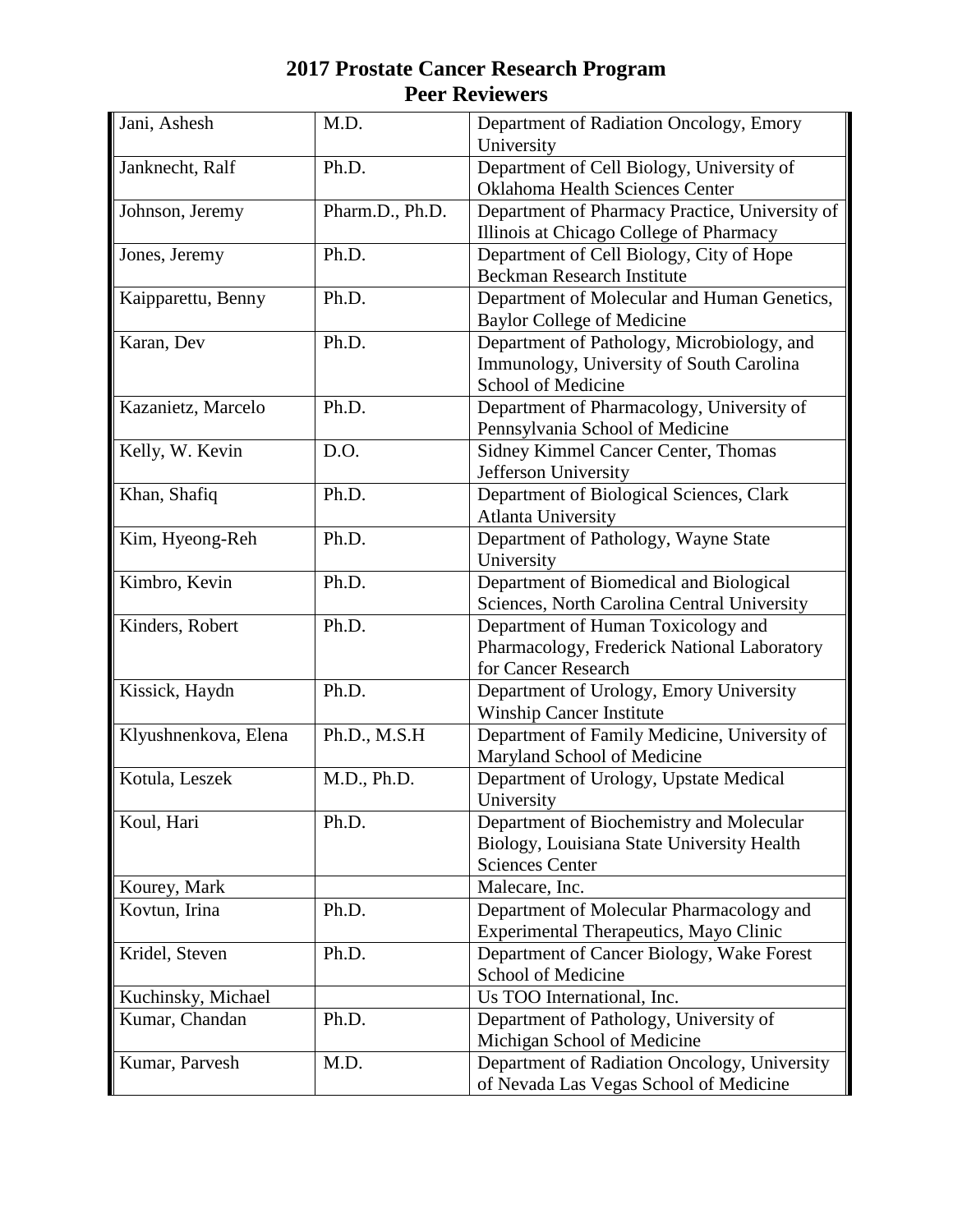| Kumar, Rajesh         | Ph.D.       | Human Therapeutics Division, Intrexon          |
|-----------------------|-------------|------------------------------------------------|
|                       |             | Corporation                                    |
| Kwabi-Addo, Bernard   | Ph.D.       | Department of Medicine, Howard University      |
| Lam, Hung-Ming        | Ph.D.       | Department of Urology, University of           |
|                       |             | <b>Washington Medical Center</b>               |
| Lamango, Nazarius     | Ph.D.       | College of Pharmacy and Pharmaceutical         |
|                       |             | Sciences, Florida A&M University               |
| Landsittel, Doug      | Ph.D.       | Department of Biomedical Informatics,          |
|                       |             | University of Pittsburgh                       |
| Larner, James         | M.D.        | Department of Radiation Oncology/Internal      |
|                       |             | Medicine, University of Virginia               |
| Lathia, Justin        | Ph.D.       | Department of Cellular and Molecular           |
|                       |             | Medicine, Cleveland Clinic Lerner Research     |
|                       |             | Institute                                      |
| Laton-Taylor, Richard |             | Longwood Medical Area Prostate Cancer          |
|                       |             | <b>Support Group</b>                           |
| LaViolette, Peter     | Ph.D.       | Department of Radiology, Medical College of    |
|                       |             | Wisconsin                                      |
| Leach, Robin          | Ph.D.       | Department of Cellular and Structural Biology, |
|                       |             | The University of Texas Health Science Center  |
|                       |             | at San Antonio                                 |
| Lee, Peng             | M.D., Ph.D. | Department of Pathology, New York University   |
|                       |             | School of Medicine Manhattan VA Hospital       |
| Leggas, Mark          | Ph.D.       | Department of Pharmaceutical Sciences,         |
|                       |             | University of Kentucky                         |
| Levenson, Anait       | M.D., Ph.D. | Department of Cancer Research and              |
|                       |             | Pharmacology, Long Island University College   |
|                       |             | of Pharmacy and Health Sciences                |
| Levine, Alice         | M.D.        | Department of Medicine Endocrinology, Mount    |
|                       |             | Sinai Medical Center                           |
| Lewis, Lionel         | M.D.        | Departments of Medicine and Pharmacology       |
|                       |             | and Toxicology, Dartmouth College              |
| Lewis, Matthew        | Ph.D.       | Department of Radiology, The University of     |
|                       |             | <b>Texas Southwestern Medical Center</b>       |
| Li, Benyi             | M.D., Ph.D. | Department of Urology, University of Kansas    |
|                       |             | <b>Medical Center</b>                          |
| Li, Yong              | Ph.D.       | Department of Cancer Biology, Cleveland        |
|                       |             | Clinic                                         |
| Liu, Alvin            | Ph.D.       | Department of Urology, University of           |
|                       |             | Washington                                     |
| Liu, Xiaoqi           | Ph.D.       | Department of Biochemistry, Purdue University  |
| Logan, Susan          | Ph.D.       | Departments of Urology and Pharmacology,       |
|                       |             | New York University School of Medicine         |
| Lokeshwar, Vinata     | Ph.D.       | Department of Biochemistry and Molecular       |
|                       |             | Biology, Medical College of Georgia Augusta    |
|                       |             | University                                     |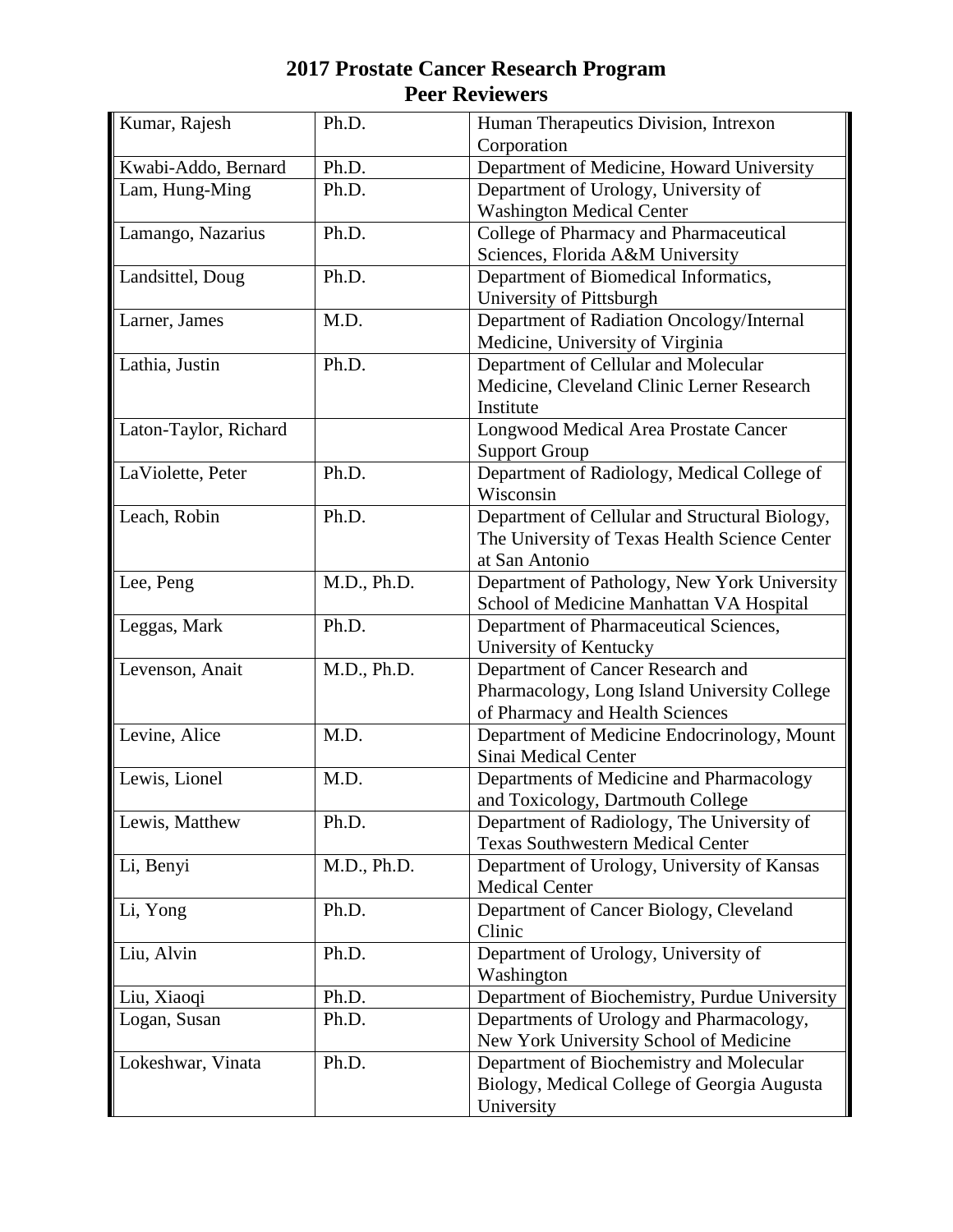| Lu, Xin            | Ph.D.           | Department of Biological Sciences, University        |
|--------------------|-----------------|------------------------------------------------------|
|                    |                 | of Notre Dame                                        |
| Luo, Jianhua       | M.D., Ph.D.     | Department of Pathology, University of<br>Pittsburgh |
| Lupold, Shawn      | Ph.D.           | Department of Urology, Johns Hopkins                 |
|                    |                 | University School of Medicine                        |
| Ma, Yinfa          | Ph.D.           | Department of Chemistry, Missouri University         |
|                    |                 | of Science and Technology                            |
| Maggi, Jr, Leonard | Ph.D., M.S.C.I. | Department of Internal Medicine, Washington          |
|                    |                 | University School of Medicine                        |
| Mahajan, Kiran     | Ph.D.           | Department of Oncological Sciences, H. Lee           |
|                    |                 | Moffitt Cancer Center and Research Institute         |
| Mahajan, Nupam     | Ph.D.           | Department of Drug Discovery, H. Lee Moffitt         |
|                    |                 | <b>Cancer Center and Research Institute</b>          |
| McGoron, Anthony   | Ph.D.           | Department of Biomedical Engineering, Florida        |
|                    |                 | <b>International University</b>                      |
| McNair, D. Malcolm |                 | <b>Arkansas Prostate Cancer Foundation</b>           |
| Meier, Kathryn     | Ph.D.           | Department of Pharmaceutical Sciences,               |
|                    |                 | Washington State University College of               |
|                    |                 | Pharmacy                                             |
| Meyer, Alan        |                 | Malecare, Inc.                                       |
| Minter, Anthony    |                 | Us TOO International, Inc.                           |
| Mondal, Debasis    | Ph.D.           | Department of Pharmacology, Tulane                   |
|                    |                 | <b>University Health Sciences Center</b>             |
| Montano, Cathleen  | J.D., CIP       | Department of Human Research Protection              |
|                    |                 | Program, Yale University                             |
| Morris, Patricia   | Ph.D., M.S.     | Population Council, Center for Biomedical            |
|                    |                 | Research, The Rockefeller University                 |
| Nelson, Paul       |                 | Ann's Place, Inc., Community Based Cancer            |
|                    |                 | Support                                              |
| Nie, Daotai        | Ph.D.           | Department of Medical Microbiology,                  |
|                    |                 | Immunology, and Cell Biology, Southern               |
|                    |                 | Illinois University School of Medicine               |
| Niece, C. Don      |                 | Malecare, Inc.                                       |
| Njar, Vincent      | Ph.D.           | Department of Pharmacology, University of            |
|                    |                 | Maryland, Baltimore                                  |
| Nonn, Larisa       | Ph.D.           | Department of Pathology, University of Illinois      |
|                    |                 | at Chicago                                           |
| Nordeen, Steven    | Ph.D.           | Department of Pathology, University of               |
|                    |                 | Colorado, Denver                                     |
| Nyalwidhe, Julius  | Ph.D.           | Department of Microbiology and Molecular             |
|                    |                 | Cell Biology, Eastern Virginia Medical School        |
| O'Keefe, Denise    | Ph.D.           | Department of Urology, The University of             |
|                    |                 | Texas Health Science Center at San Antonio           |
| Park, Jong         | Ph.D.           | Department of Cancer Epidemiology, H. Lee            |
|                    |                 | Moffitt Cancer Center and Research Institute         |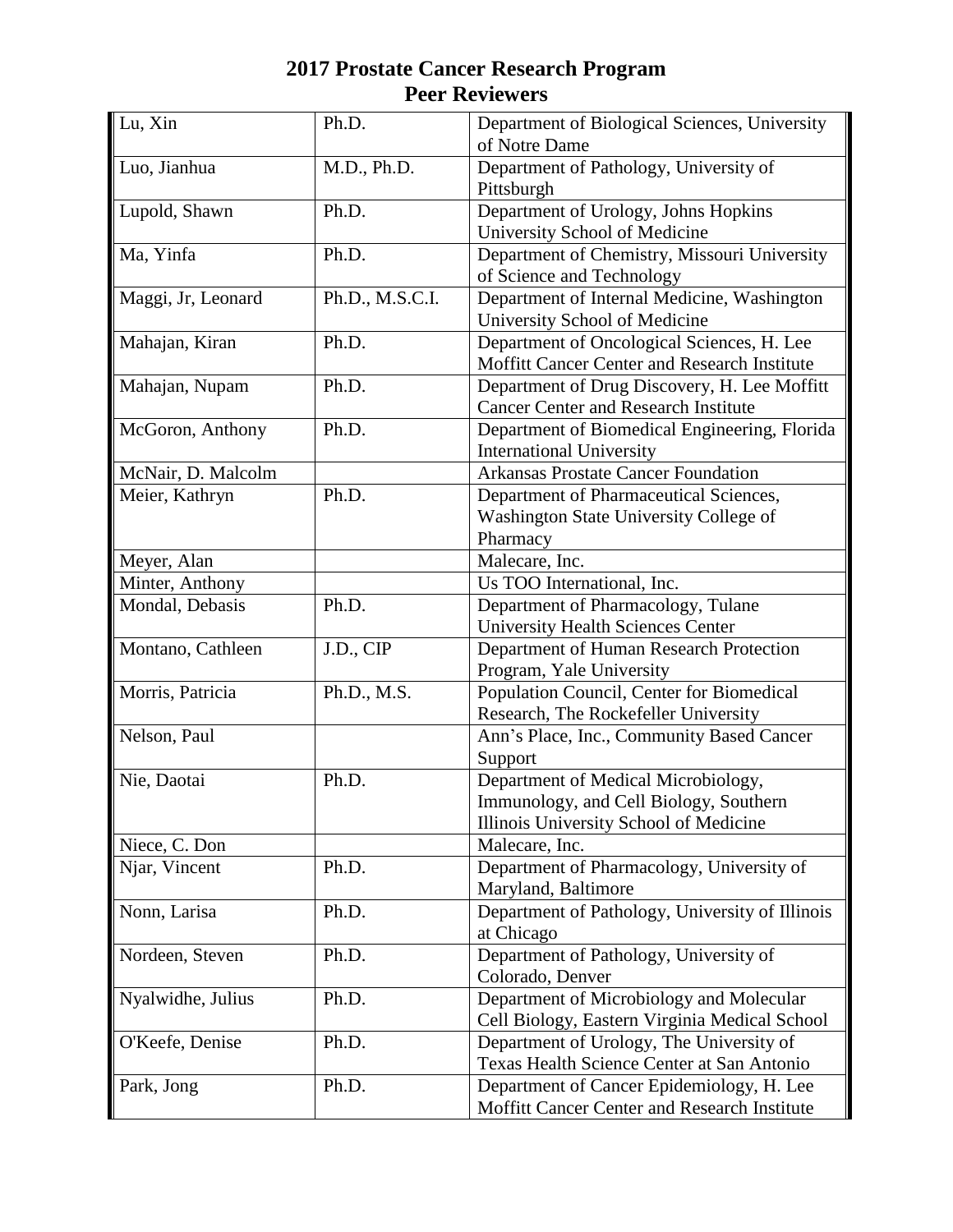| Paschal, Bryce       | Ph.D.       | Center for Cell Signaling, University of<br>Virginia                                                                       |
|----------------------|-------------|----------------------------------------------------------------------------------------------------------------------------|
| Payne, Johnny        |             | National Alliance of State Prostate Cancer<br>Coalitions                                                                   |
| Peehl, Donna         | Ph.D.       | Department of Radiology and Biomedical<br>Imaging, University of California, San<br>Francisco                              |
| Pennell, Christopher | Ph.D.       | Department of Laboratory Medicine and<br>Pathology, University of Minnesota                                                |
| Perez-Stable, Carlos | Ph.D.       | Department of Medicine/Endocrinology,<br>University of Miami Miller School of Medicine                                     |
| Pfarr, Curt          | Ph.D.       | Department of Medical Education, Texas Tech<br>University Health Sciences Center School of<br>Medicine                     |
| Pynn, Craig          |             | Malecare, Inc.                                                                                                             |
| Raj, Ganesh          | M.D., Ph.D. | Department of Urology, The University of<br>Texas Southwestern Medical Center at Dallas                                    |
| Raman, Venu          | Ph.D.       | Department of Radiology and Oncology, Johns<br>Hopkins University                                                          |
| Rickman, David       | Ph.D.       | Department of Pathology and Laboratory<br>Medicine, Weill Cornell Medical College                                          |
| Roberts, Peter       |             | Us TOO International, Inc.                                                                                                 |
| Rogers, Buck         | Ph.D.       | Department of Radiation Oncology, Division of<br>Radiation and Cancer Biology, Washington<br>University School of Medicine |
| Sabaawy, Hatem       | M.D., Ph.D. | Department of Cellular and Molecular<br>Pharmacology, Rutgers University                                                   |
| Salata, John         |             | ZERO - The End of Prostate Cancer                                                                                          |
| Sang, Qing-Xiang     | Ph.D.       | Departments of Chemistry and Biochemistry,<br>Florida State University                                                     |
| Sartor, A. Oliver    | M.D.        | Departments of Medicine and Urology, Tulane<br>University                                                                  |
| Scaife, William      |             | Us TOO International, Inc.                                                                                                 |
| Schlaepfer, Isabel   | Ph.D.       | Division of Medical Oncology, University of<br>Colorado School of Medicine                                                 |
| Sfanos, Karen        | Ph.D.       | Department of Pathology, Johns Hopkins<br>University School of Medicine                                                    |
| Shaff, John          |             | Us TOO International, Inc.                                                                                                 |
| Sierra, Len          |             | Ann's Place, Inc., Community Based Cancer<br>Support                                                                       |
| Sillerud, Laurel     | Ph.D.       | Department of Neurology, University of New<br>Mexico                                                                       |
| Simpson, Melanie     | Ph.D.       | Department of Biochemistry, North Carolina<br><b>State University</b>                                                      |
| Singhal, Sharad      | Ph.D.       | Department of Molecular Medicine, City of<br>Hope Beckman Research Institute                                               |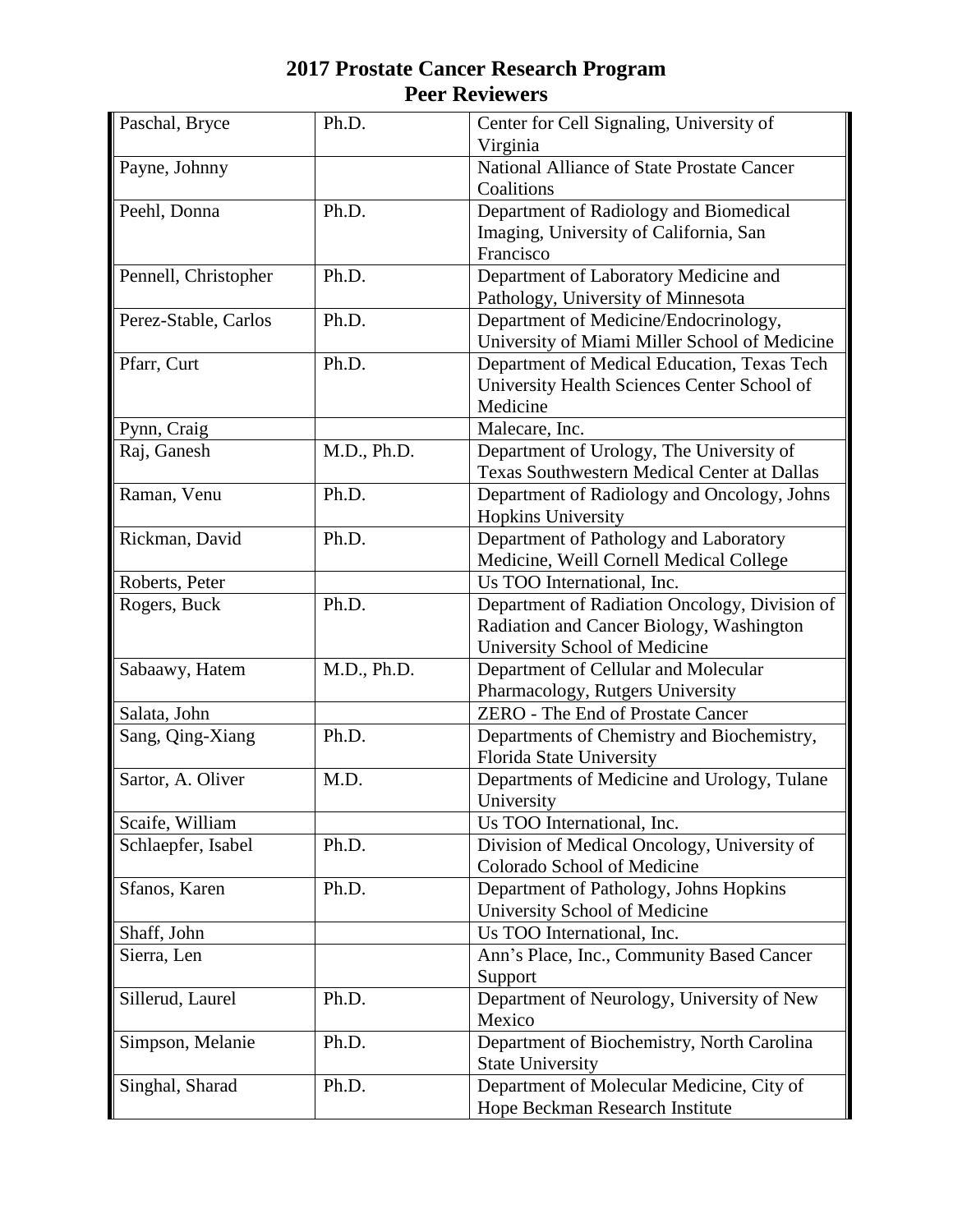| Smith, David          | M.D.          | Department of Internal Medicine, University of<br>Michigan                          |
|-----------------------|---------------|-------------------------------------------------------------------------------------|
| Spiegelman, Vladimir  | M.D., Ph.D.   | Department of Pediatrics, Pennsylvania State<br>University College of Medicine      |
|                       | M.D.          |                                                                                     |
| Spratt, Daniel        |               | Department of Radiation Oncology, University<br>of Michigan                         |
| Spurgeon, William     |               | Alta Bates Summit Medical Center                                                    |
| Sreekumar, Arun       | Ph.D.         | Department of Molecular and Cellular Biology,                                       |
|                       |               | <b>Baylor College of Medicine</b>                                                   |
| Staten, Willie Clark  |               | Us TOO International, Inc.                                                          |
| Sterling, Michael     |               | Us TOO International, Inc.                                                          |
| Stoyanova, Tanya      | Ph.D.         | Department of Radiology, Stanford University                                        |
| Su, Joseph            | Ph.D., M.P.H. | Department of Epidemiology, University of                                           |
|                       |               | <b>Arkansas for Medical Sciences</b>                                                |
| Summers, Matthew      | Ph.D.         | Department of Radiation Oncology, The Ohio                                          |
|                       |               | <b>State University Medical Center</b>                                              |
| Swanson, Todd         | M.D., Ph.D.   | Department of Radiation Oncology, The                                               |
|                       |               | University of Texas Medical Branch                                                  |
| Szmulewitz, Russell   | M.D.          | Department of Hematology and Oncology,                                              |
|                       |               | University of Chicago                                                               |
| Tanaka, Yuichiro      | Ph.D.         | Department of Urology, University of                                                |
|                       |               | California San Francisco School of Medicine                                         |
| Teng, Yong            | Ph.D.         | Department of Medical Laboratory, Imaging,                                          |
|                       |               | and Radiologic Sciences, Augusta University                                         |
| Terris, Martha        | M.D.          | Department of Urology, Augusta University                                           |
| Terry, Paul           | Ph.D., M.P.H. | Departments of Public Health and Surgery,<br>University of Tennessee Medical Center |
| Thompson, Todd        | Ph.D.         | Department of Pharmaceutical Sciences,                                              |
|                       |               | University of New Mexico College of                                                 |
|                       |               | Pharmacy                                                                            |
| Thoreson, Bruce       |               | Us TOO International, Inc.                                                          |
| Tiwari, Raj           | Ph.D.         | Department of Microbiology and Immunology,                                          |
|                       |               | <b>New York Medical College</b>                                                     |
| Trabulsi, Edouard     | M.D.          | Department of Urology, Thomas Jefferson                                             |
|                       |               | University Sidney Kimmel Cancer Center                                              |
| Triplett, Don         |               | Us TOO International, Inc.                                                          |
| Valicenti, Richard    | M.D.          | Department of Radiation Oncology, University                                        |
|                       |               | of California Davis Cancer Center                                                   |
| Vander Griend, Donald | Ph.D.         | Department of Surgery, Section of Urology,                                          |
|                       |               | University of Chicago Medical Center                                                |
| Vetter, Richard       |               | Mayo Clinic - Prostate Cancer Research                                              |
|                       |               | Advocates                                                                           |
| Wallace, Thomas       |               | <b>American Cancer Society</b>                                                      |
| Wang, Qianben         | Ph.D.         | Department of Pathology, Duke University                                            |
|                       |               | School of Medicine                                                                  |